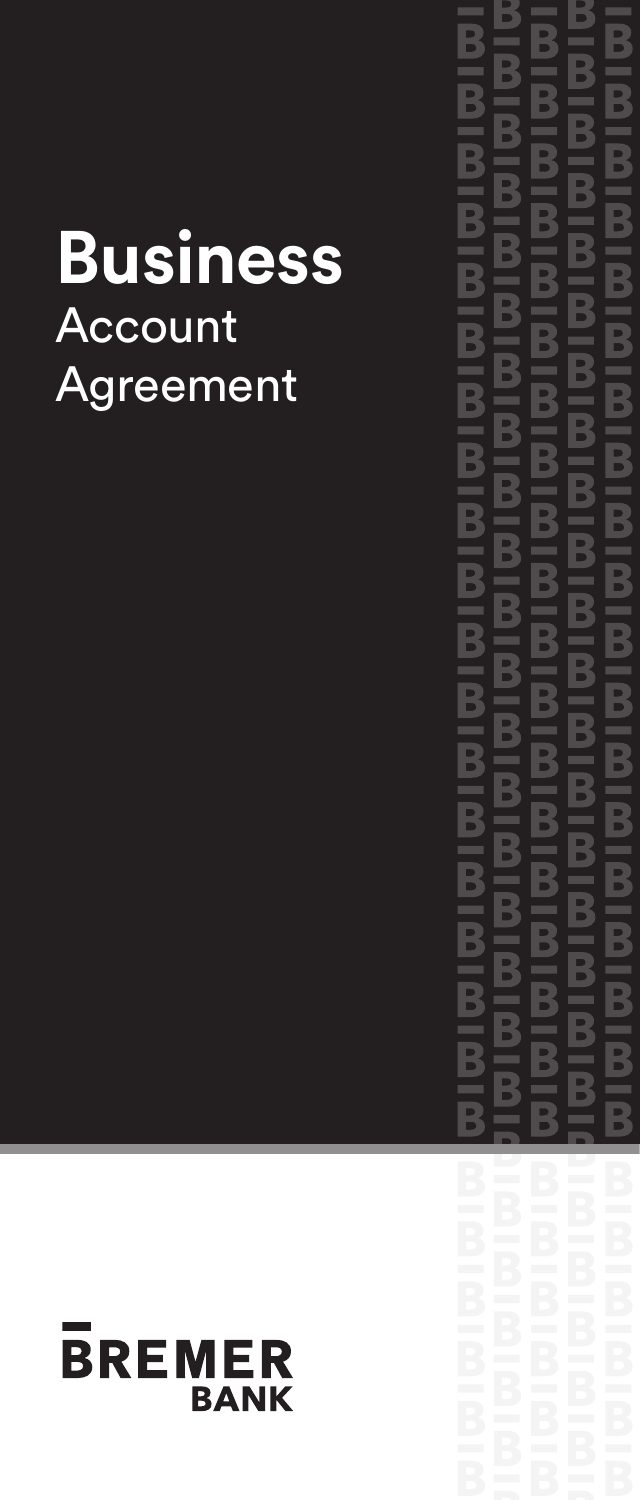## **TABLE OF CONTENTS**

#### INTRODUCTION

#### ACCOUNT OWNERSHIP

| Authorized signers, disputes and conflicting demands  4 |  |
|---------------------------------------------------------|--|
|                                                         |  |
|                                                         |  |
|                                                         |  |

#### **NOTIFICATIONS**

### ACCOUNT USAGE

| Minimum balances, service charges and fees14 |  |
|----------------------------------------------|--|
|                                              |  |
|                                              |  |
|                                              |  |
|                                              |  |
|                                              |  |
|                                              |  |
|                                              |  |
|                                              |  |

### ADDITIONAL TERMS & CONDITIONS – CHECKING & SAVINGS

| Electronic instructions for paying checks 17 |  |
|----------------------------------------------|--|
|                                              |  |
|                                              |  |
|                                              |  |
|                                              |  |
|                                              |  |
|                                              |  |
|                                              |  |
|                                              |  |
|                                              |  |
|                                              |  |
|                                              |  |

#### E-BANKING, INCLUDING TRANSFERS, ACH & DEBIT CARDS

#### OTHER TERMS & CONDITIONS

| Mastercard Zero Liability protection (card transactions only) 27 |  |
|------------------------------------------------------------------|--|
|                                                                  |  |
|                                                                  |  |
|                                                                  |  |
|                                                                  |  |
|                                                                  |  |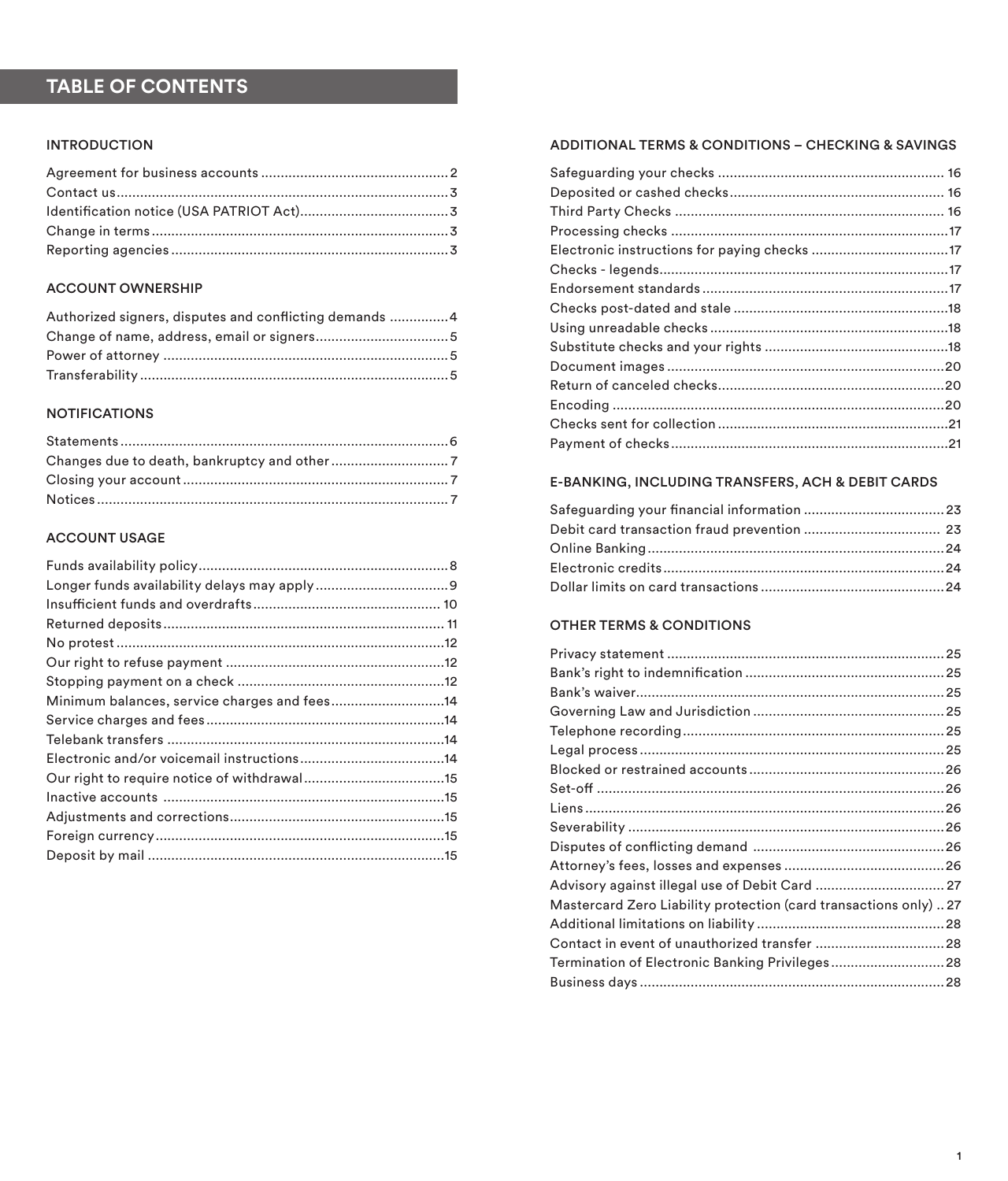### **INTRODUCTION**

### **Agreement for business accounts**

Welcome to Bremer Bank and thank you for opening an account with us. This booklet provides the general rules that apply to deposit accounts you have with Bremer Bank. Additional rules will be provided in:

- disclosures we give you when you open your account
- your periodic statements
- applicable user guides
- **notices we provide to you by any appropriate means such as by direct mail, on or with your statement, or in email messages (for customers who receive statements electronically).**

These things, together, are an agreement between you and Bremer Bank. Please read this booklet carefully. This booklet is revised periodically, so it may include changes from earlier versions.

By signing a signature card which includes electronic signatures (the document that, among other things, establishes account transaction authority), opening or continuing to hold an account with us, **you agree to the most recent version of this Business Account Agreement**, which is available to you at your local Bremer Bank, on **bremer.com**, or by calling us at 800-908-2265. For those with a hearing or speech impairment, dial 711 to connect to the Telecommunications Relay Service (TRS).

If any terms of your signature card are inconsistent with the terms of this Agreement, the terms of this Agreement will control. If you have any questions, please call us at 800-908-2265. For those with a hearing or speech impairment, dial 711 to connect to the Telecommunications Relay Service (TRS).

This Agreement is subject to applicable federal laws and the laws of the state applicable to your Bremer Bank (except to the extent that this Agreement can and does vary such rules or laws). If there is a conflict between this Agreement and something said by one of our employees, we will follow this Agreement. You agree to this method of settling any differences. In this Agreement, "we," "us," "our," and "ours" mean Bremer Bank, and "you," "your," and "yours" mean the corporation, partnership, sole proprietorship, unincorporated association, trust, estate or other business entity which has an account with us and any authorized representative for such a business entity.

Other agreements may apply to your situation if you have certain services with us. These other agreements work in tandem with this Agreement.

### **Contact us**

Bremer Bank is happy to assist you. You can contact us in one of the following ways:

Call our 24-hour Customer Support at 800-908-2265 (for those with a hearing or speech impairment, dial 711 to connect to the Telecommunications Relay Service (TRS)) or write us at Bremer Customer Support, Bremer Service Center, PO Box 1000, Lake Elmo, MN 55042.

### **Identification notice (USA PATRIOT Act): Important information about procedures for opening a new account**

To help the government fight the funding of terrorism and money laundering activities, federal law requires all financial institutions to obtain, verify and record information that identifies each business that opens an account. This means that when you open an account, we will ask for information about your business. We will also ask to see the government-issued photo identification, the Social Security number and/or other identifying documents for your authorized representative who is opening the account.

Information regarding beneficial owners of legal entities and individuals who control a legal entity will also be requested.

*Existing customers.* Even if you have been a customer of ours for many years, we may ask you to provide this kind of information and documentation for purposes of updating our records or because we may not have collected it from you in the past.

#### **Change in terms**

We reserve the right to amend this Agreement at any time. You are bound by the terms of the most recent version of this Agreement. You will be notified of certain changes as required by law. The most recent version of this Agreement is maintained on **bremer.com** and at each of our branches. Copies of the changes will be available to you at our offices and on **bremer.com**.

#### **Reporting agencies**

By requesting to open, or continuing to hold, an account with us, you authorize us to obtain a copy of your report from a reporting agency or similar service; or do a public-records search to help us validate your identity, qualify you for your account and determine your eligibility for our other products.

We report account performance to reporting agencies.

**Notify us of inaccurate information we report to consumer reporting agencies.** Please notify us if we report any inaccurate information about your account(s) to a consumer reporting agency. Your written notice describing the specific inaccuracy(ies) should be sent to us at the following address: Bremer Customer Support, Bremer Service Center, PO Box 1000, Lake Elmo, MN 55042.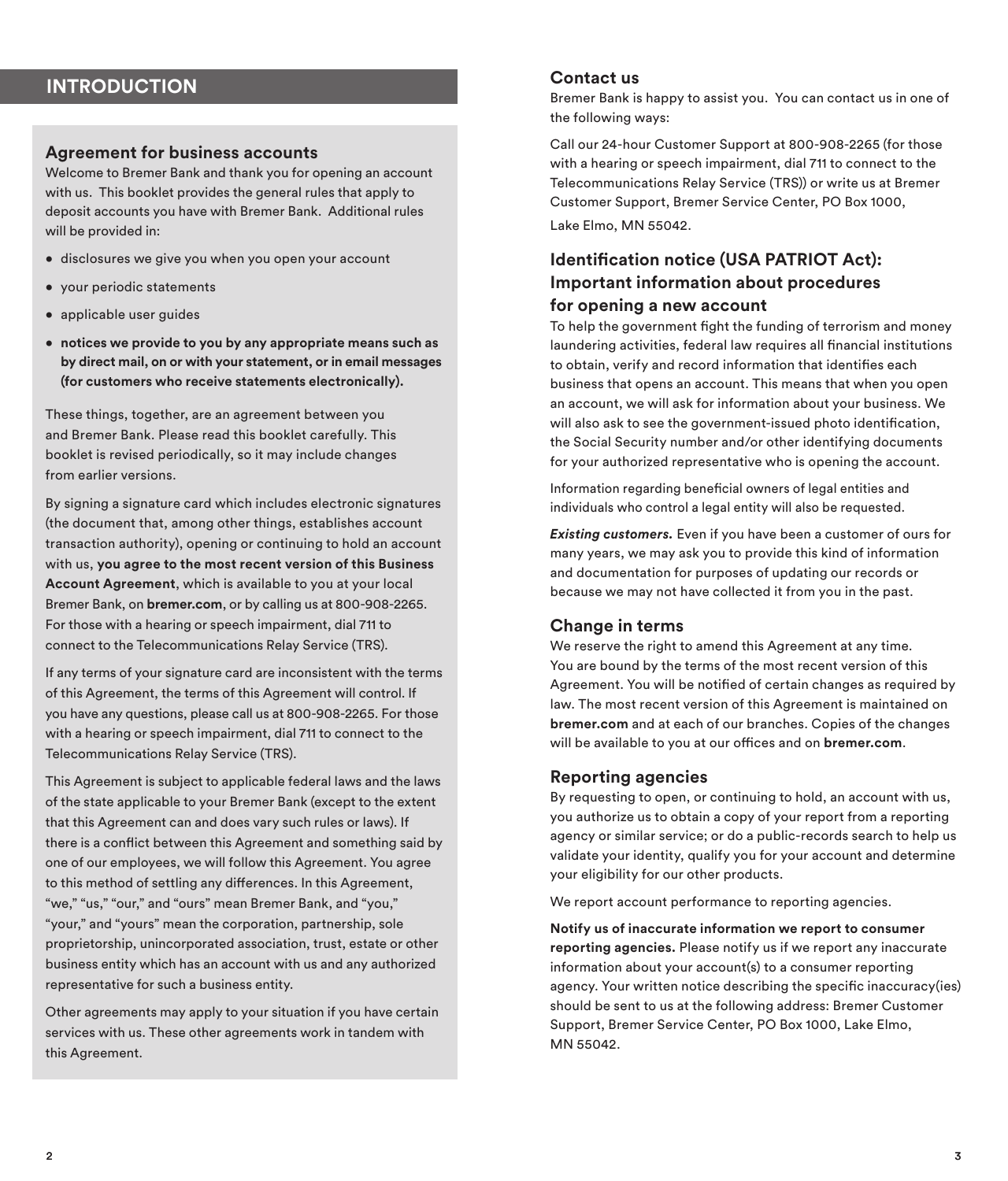### **ACCOUNT OWNERSHIP**

### **Authorized signers, disputes and conflicting demands**

The authorized signers on your account are those noted on our Business Resolution and Account Agreement. Each authorized representative may act as designated by you on the Business Resolution and Account Agreement. Such action may include signing checks or transferring funds (including transactions with the Bremer Bank Debit Card), giving us instructions regarding the account, closing the account without notice to the other owners, establishing additional accounts in the same name or names and subject to the same signature requirements, and performing any online functions associated with your account. This means that you assume liability for the online actions of all persons to whom you grant access to your account. We may pay or cash any properly signed check drawn on your account without inquiry or investigation, even if the check is payable to cash, to us or to a person who signed it. We may also accept a properly-signed check for deposit into the personal account of an authorized representative or any other person. You are responsible for the actions of the individuals you designate as authorized signers on accounts, and you are responsible for informing authorized signers of the terms of this Agreement. We may, without incurring liability to you, continue to honor checks and instructions from any individual authorized to sign on your account at the time these checks or instructions were issued, even if the checks are presented to us for payment, or the instructions are to be acted on, after you notify us that the individual is no longer an authorized representative. This means that you must place a "stop payment" order on checks and cancel all instructions issued that you do not wish followed. In some cases, we may require you to close an account and to open a new one to prevent transactions from occurring. If a dispute arises over any person's authority to give us instructions concerning the account, we may require the signatures of all authorized signers on any checks and other instructions. We may also refuse to permit withdrawals from the account until we receive evidence satisfactory to us that the dispute over any person's authority to give us instructions has been resolved. If we do so, we may return checks presented for payment. However, we may, without liability to us, continue to honor checks and other instructions given to us by the individuals who appear as authorized signers according to our records. You agree that we will incur no liability to you for any delay or refusal to honor checks or other orders arising out of a dispute over ownership or control of your account.

### **Change of name, address, email or signers**

You agree to notify us promptly in writing of any change in your business name, address, email address, identity or authorized signers on your account, including those no longer authorized due to termination of employment. In the absence of such notice, mail addressed to you at the address shown on our records will be deemed properly addressed and delivered and shall be effective whether or not you receive it. If we are notified that your statements or other notices are undeliverable, you will be charged an undeliverable mail fee each month until you provide an updated address. See the Business Account Fee Schedule (Fee Schedule) for the amount of the Undeliverable Mail fee.

We may also require additional documents, such as an updated Business Authorization, Resolution and Signature Card, before implementing such changes.

#### **Power of attorney**

Business clients do not normally need to appoint a person to act for the business by use of a power of attorney. Consequently, we will not allow any transactions on this account initiated through a power of attorney.

#### **Transferability**

The account is not transferable or assignable, unless approved by us, at our sole discretion, and entered on our records.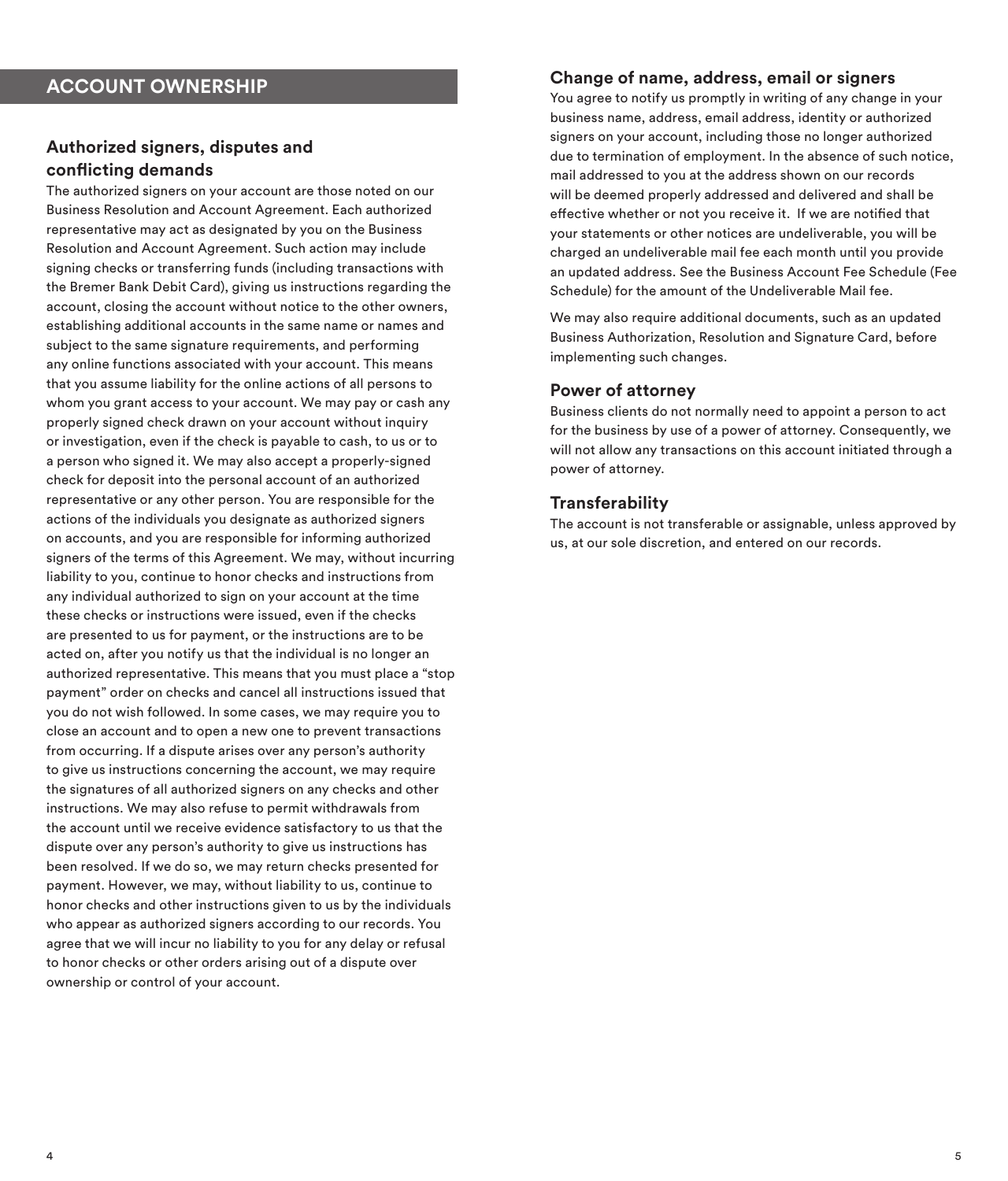### **NOTIFICATIONS**

#### **Statements**

*Timely review of transactions and statements*

Each month we will make available to you a statement of your account. You have 30 days from the time we make your statement available to you to tell us, in writing, of any unauthorized signatures, forgeries, alterations or errors. We will resolve the problem by reviewing all related documents and the official bank records on your account.

If you notify us in writing between 30-60 days after the statement becomes available to you, you may have to bear part or all of the loss, depending on who was at fault.

If you notify us in writing after 60 days when we make your statement available to you, you cannot make a claim against us on any items in that statement. As between you and us, the loss will be entirely yours. This 60-day limitation applies even if we did not use ordinary care. If you request statements and they are returned because of an incorrect address, we will suspend further delivery until we receive a correct address. Contact us if you do not receive your regular statement. You agree that you will have at least two people review your statements, notices and returned checks, or in the alternative, the person who reviews these items will be someone who does not have authority to transact business on the account.

We recommend reviewing your transactions online every few days, including deposits, ATM withdrawals, recurring payments and debit card transactions. If you notice a questionable check or charge amount, contact us to resolve the issue as soon as possible.

You agree to waive any rights to recovery you may have against us if you do not provide notice to us in the manner and within the time required by this Agreement. You may not start a legal action against us because of any problem unless: (a) you have given us the above notice and (b) the legal action begins within one year after we send or make your statement available to you. If you make a claim against us in connection with a problem, we reserve the right to conduct a reasonable investigation before re-crediting your account and you agree to fully cooperate in such investigation.

#### **Changes due to death, bankruptcy and other We must be notified in writing immediately if**

- an account holder
- an authorized signer on the account
- the sole proprietor on a sole proprietorship account, or
- the 100% owner of a business on a business account

dies, becomes incapacitated, is dissolved (in the case of nonpersonal entity), files for bankruptcy, has a bankruptcy filed against it, has a receiver appointed for it or has an assignment for the benefit of creditors filed against it.

#### **Closing your account**

This section does not apply to an active certificate of deposit account. If you intend to close your account with us, you must tell us. Simply transferring all the money in your account and reducing your account balance to \$0.00 does not tell us that you intend to close your account. While your account remains open fees may be charged to your account and may cause your balance to become negative.

#### **If you close your account:**

- You are still responsible for transactions you arranged for, including those that arrive after the account is closed.
- You should pay special attention to pre-authorized electronic transactions from that account. You should reroute the deposits to another account and make other arrangements for the payments with us and the other institutions involved.
- You should not close your account until all the transactions you arranged for have been cleared.

#### **We can close your account for any reason:**

If we close your account, we will notify you. Within 30 days after closing, we will send the collected account balance to you at your last known address as reflected in our account records (after withholding a sufficient sum to cover any outstanding items and fees, if applicable). If we withheld any money for such contingencies, we will refund that to you after we are satisfied that no further withholding is necessary.

If your account is closed by us or you, you must reapply and qualify for a new account. If you qualify, you will not have the same account prior to account closure.

If your account balance is \$0.00 at any time or remains negative, we may close your account. You will not receive advance notice of the account closure in these cases. The notice of account closure will be reflected on your final statement.

#### **Notices**

Any notice to you shall be sufficient if we send it to you at your last known address appearing on our records. Notices we provide to you may be by an appropriate means such as by direct mail, on or with your statement, or in email messages (for customers who receive statements electronically.)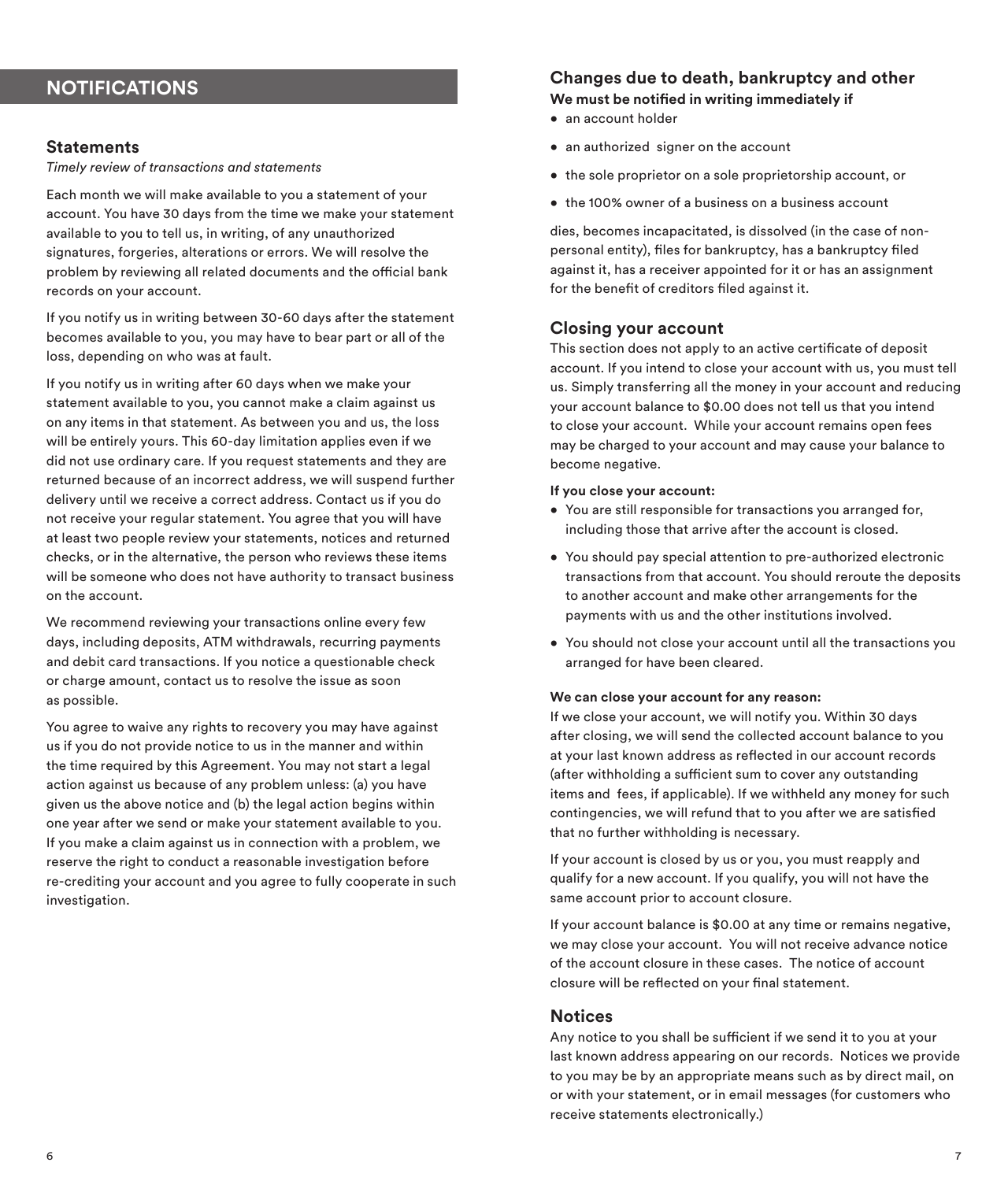#### **Funds availability policy**

This policy statement applies to "transaction" accounts. Transaction accounts, in general, are accounts which permit an unlimited number of payments to third persons and an unlimited number of telephone and preauthorized transfers to other accounts of yours with us. Checking accounts are the most common type of transaction accounts. Feel free to ask us whether any of your other accounts might also be under this policy.

Our policy is to make funds from your check deposits available to you on the first business day after the business day we receive your deposit, subject to certain delays provided by law and this Agreement. Cash deposits, electronic direct deposits, and wire transfers will be available on the day we receive the deposit, provided that we receive the deposit before branch closing.

Once the funds are made available to you, you may make transactions with those funds. Transactions in general are: cash withdrawals at an ATM or at a branch, writing checks, debit card point-of-sale purchases, transfers from one account to another account via the branch, phone, online, or ACH (Automated Clearing House).

Please remember that even after we have made funds available to you, and you have withdrawn the funds, you are still responsible for checks you deposit that are returned to us unpaid.

If you made a deposit at an ATM before 6 p.m. CT on a business day that we are open, we will consider that day to be the day of your deposit. However, if you make a deposit at an ATM after 6 p.m. CT or on a day we are not open, we will consider that the deposit was made on the next business day we are open. On the day of your ATM deposit(s) that equal or exceed \$100, the first \$100 will be immediately available for withdrawal at an ATM or using a debit card at a point of sale. The remaining amount of that deposit(s) will be available on the next business day.

If you make a deposit at one of our night depositories after 7:30 a.m. CT or on a day we are not open, we will consider that the deposit was made on the next business day we are open.

For determining the availability of your deposits, every day is a business day, except Saturdays, Sundays and federal holidays. If you make a deposit through a means other than an ATM or night depository before that business day's cut-off time, we will consider that day to be the day of your deposit. Cut-off times are the branch closing times and can vary by branch. Please check with your branch to determine the local cut-off time. If you make a deposit after the cut-off time or on a day we are not open, we will consider that your deposit was made on the next business day we are open. Deposits made after the cut-off time on Friday or on Saturday or Sunday, and Monday prior to cut-off time are all considered to be Monday's business day deposits.

For mobile deposits refer to Bremer's Business Online Banking Terms & Conditions to determine availability of funds.

### **ACCOUNT USAGE Longer funds availability delays may apply**

*Case-by-case delays.* In some cases, we will not make all of the funds that you deposit by check available to you on the first business day after the day of your deposit. Depending on the type of check that you deposit, funds may not be available until the second (2nd) business day after the day of your deposit. The first \$225 of your deposits, however, will be available on the first business day, unless your account has been open for 30 days or less. Exception delays may apply (see next section).

If we are not going to make all of the funds from your deposit available on the first business day after the day of your deposit, we will notify you as soon as possible after you make your deposit. We will also tell you when the funds will be available. If your funds are not made available by the first business day after your deposit we will mail you the notice by the day after the deposit is made.

If you will need the funds from a deposit right away, you should ask us when the funds will be available.

*Exception delays.* Funds you deposit by check may be delayed for a longer period than described in the *Longer funds availability delays may apply* section under the following circumstances:

- We believe a check you deposit will not be paid.
- You deposit checks totaling more than \$5,525 on any one day.
- The deposit is a redeposit of a check that was returned unpaid.
- You have overdrawn your account repeatedly in the last six (6) months.
- There is an emergency, such as failure of computer or communications equipment.
- Your account has been open for 30 days or less.

We will notify you if we delay your ability to withdraw funds for any of these reasons, and we will tell you when the funds will be available. They will generally be available no later than the seventh (7th) business day after the day of your deposit. We will give only provisional credit until collection is final for any items, other than cash, we accept for deposit (including items drawn "on us"). "On us" means a check or draft that is presented to the same financial institution that carries the depository account on which the check is written.

Please remember that even if we tell you that funds from your deposited check are available, this does not mean that the check has cleared. In other words, if we do not receive final payment on the deposited check, (e.g. payment was stopped, there were **insufficient funds, or it was counterfeit), you will be liable to us for** the amount of the check, plus our fees.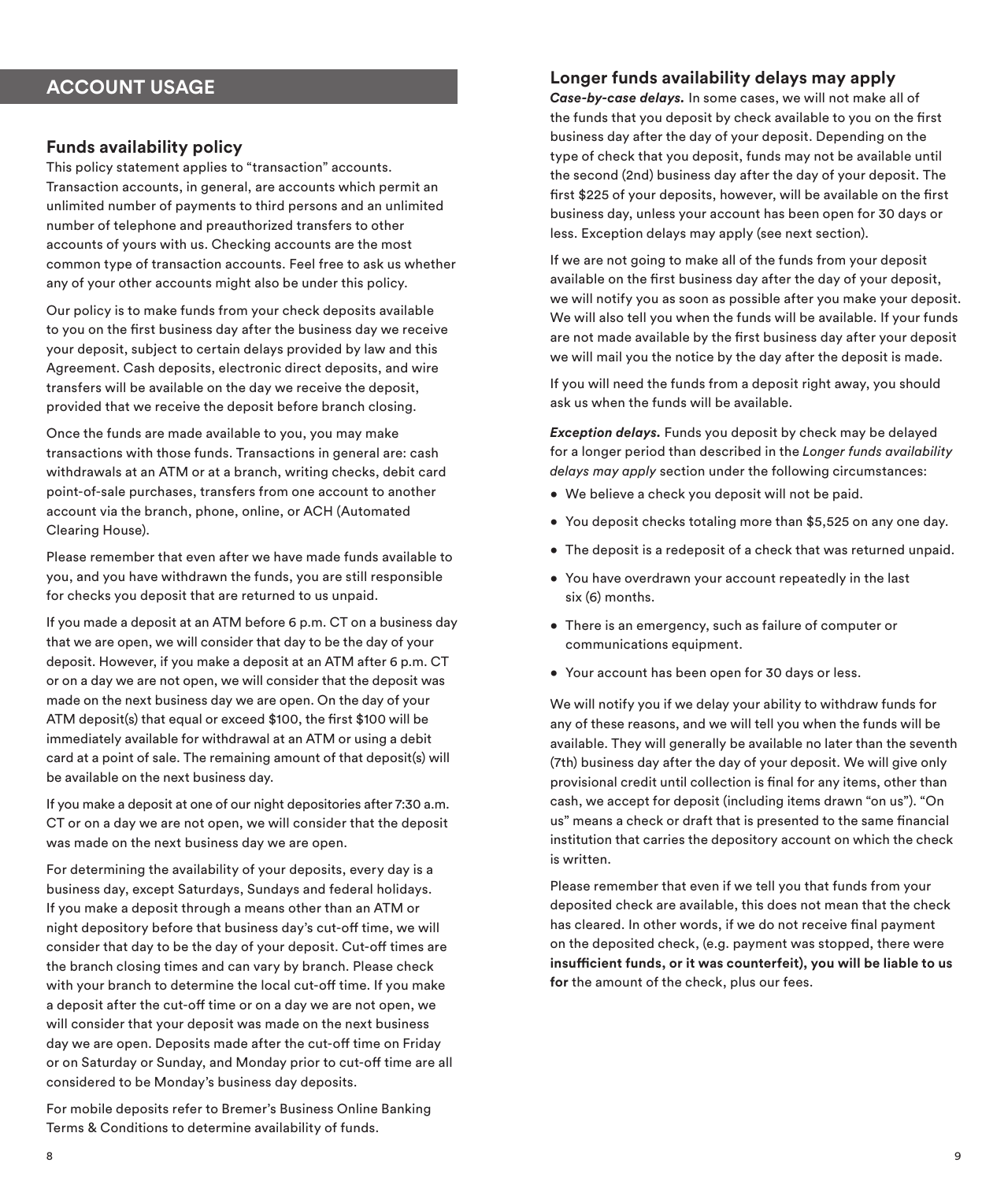### **Insufficient funds and overdrafts**

"Insufficient funds" means you don't have enough money in your account available to pay the withdrawals you are attempting to make from that account.

An insufficient funds "item" may include the following:

- check
- pre-authorized withdrawal including any small dollar "test"transactions
- online bill payment
- debit card purchase
- online banking transfer
- telephone transfer
- other attempt to get money from your account by any means permitted that we refuse to permit because it is for more money than you have available in your account at that time.

"Overdraft" means a transaction has caused the available balance on an account to become a negative number. An overdraft occurs if you take more money out of your account than is available to you for withdrawal. This can happen, for example:

- by writing a check without enough money in a checking account to pay the check, and we decide to cash it
- by making a withdrawal from your account that exceeds your available balance
- by making a deposit, withdrawing money based on that deposit and having the deposited item later reversed
- by withdrawing money from your account and not having enough money left to pay the charges and fees you incur
- when money is deposited into your account by mistake, and you withdraw money based on that deposit and the deposit is reversed.

We list the charges and fees that you may incur on your account in the separate *Fee Schedule* for your account.

*Our options.* When an item of yours overdraws an account, we can either pay or refuse to pay the item. If we receive a batch of transactions in a day (checks typically arrive in batches), and if one, some or all of them would overdraw the account if paid, we can pay or refuse to pay them based on the following transaction posting order:

- over-the-counter withdrawals at a teller line in a branch
- debit card transactions for payment from lowest to highest dollar amount
- electronic and automatic payments (ACH) from highest to lowest dollar amount
- checks from lowest to highest check number order.

When there are not sufficient available funds in an account to cover all of the checks and other items presented on a given day, the method of payment processing as described above may result in insufficient funds and overdraft fees.

We may choose to pay or refuse to pay electronic and check transactions at our discretion each time you overdraw your account based on the transaction activity and history of overdrafts in the account. The action we take one time (pay or refuse to pay) does not mean that is what action will be taken in the future.

*Our fees.* We charge an insufficient-funds fee for each withdrawal item that we do not pay that exceeds your available balance as of end of business day. An overdraft fee is assessed for each item we do pay that causes the available balance to become negative or occurs while the available balance is negative on the checking account.

You agree that multiple attempts may be made to submit a returned item for payment. We may charge a fee each time an item is submitted or resubmitted for payment; therefore, you may be assessed more than one fee as a result of a returned item and resubmission(s) of the returned item.

If your account is continuously overdrawn for five (5) business days we will charge your account a continuous overdraft fee on the sixth business day. This fee will continue to be applied every sixth business day if your account remains overdrawn.

Our Fee Schedule is available at all our locations and contains additional information about our fees.

*Your responsibilities.* When we give you notice of an overdraft, you will pay us the amount of the overdraft and any insufficient funds fees, overdraft fees and continuous overdraft fees charged as a result of it. All owners agree to be jointly and severally (individually) liable for any account shortage resulting from charges or overdrafts, whether caused by you or another with access to this account and whether you signed the item or benefited from the charge or overdraft. This liability for an overdraft is due immediately, and can be deducted directly from the account balance whenever sufficient funds are available. You have no right to defer payment of this liability.

This includes liability for our costs to collect the deficit including, to the extent permitted by law, our reasonable attorney's fees. You can talk to a banker about ways to avoid overdrafts. Options available based on qualification include savings accounts, automatic transfers and personal lines of credit.

### **Returned deposits**

When you make a non-cash deposit to your account, we give you credit for that deposit, but that credit is provisional (temporary). If the deposit needs to be collected from another financial institution, we must be paid before the credit becomes final. After a credit is final it may still be reversed. See also the section titled *Funds availability policy.* All deposit receipts are issued subject to our count and verification of the items deposited.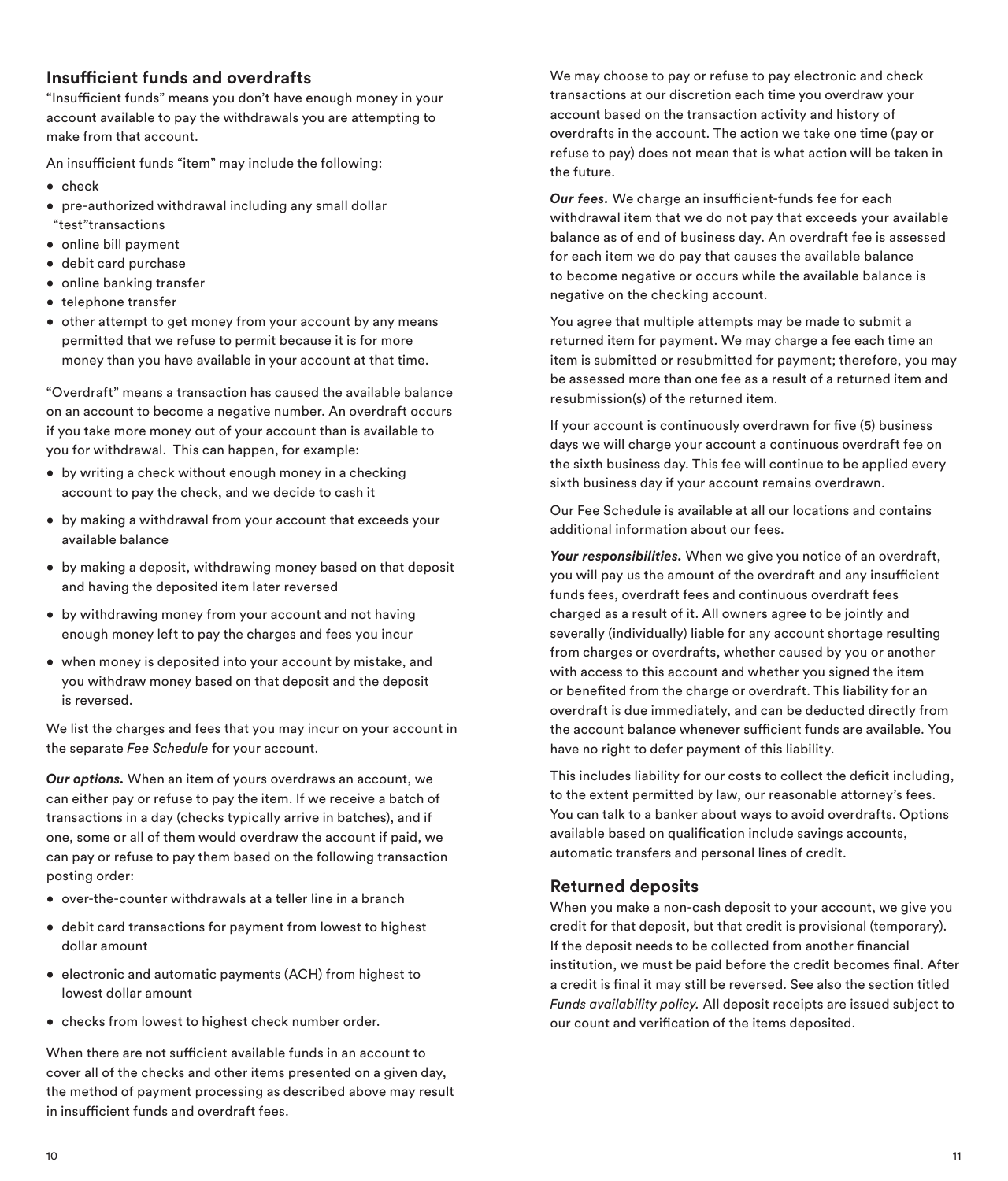#### **No protest**

If any check or other instrument which you deposit into your account is returned unpaid by the bank that it is drawn upon, you agree that we do not have to obtain a protest, which is an official certification that a check has been dishonored.

### **Our right to refuse payment**

We may refuse to pay checks or other withdrawal requests (including debit card transactions) on your account as permitted by law and the Agreement, including the following:

- The payment requires deposited funds that are not yet available for withdrawal.
- We have received a court or other legal process such as a levy, execution or restraining notice prohibiting the withdrawal.
- We have received notice of a bona fide dispute relating to the account, unless a court has ordered us to permit the withdrawal.
- We suspect fraud or irregularity.
- Someone who is authorized to act for you directs us not to make payment.
- Any signature on the check or other withdrawal request does not compare favorably with the specimen signature on our records for the account.
- The check or withdrawal request has not been presented with any or all of the required signatures.
- An equipment problem prevents us from determining the available funds.
- Any document (such as checks or withdrawal request forms supplied by us) or identification we or the law requires in connection with the withdrawal has not been presented to us.

### **Stopping payment on a check**

You may request we stop payment on any check or draft that you have written.

Here is what you must do to stop a payment for checks and drafts:

If you want to stop payment of a check, you must stop by a Bremer Bank location or call 800-908-2265. For those with a hearing or speech impairment, dial 711 to connect to the Telecommunications Relay Service (TRS). Writing to us will take too much time and we will not have time to act on your request before the check is paid. We will need the following information:

- the account number the check is written on
- the check number
- the dollar amount
- the date you wrote on the check
- the name of the person you wanted to pay

This information must be exact and correct. If not, we may not be able to stop the item.

You must provide us with your stop payment order prior to the check being posted to your account or presented for payment. An item is considered presented when it is posted, in-process, pending, or when the bank has paid the item in cash.

If you request a stop payment on a check or draft and the item is presented to us for payment, we will temporarily post the item to your account until it can be reviewed to confirm that it is the item you requested be stopped. This will temporarily reduce your available funds. Once confirmed, the item will be returned and your account will be credited for the amount of the item. This process may take up to 1 business day following the business day in which the item was presented for payment.

#### **Who can stop a payment and for how long?**

Any account signer can stop payment of any check on the account whether or not that account signer wrote the check (and assuming the item can still be stopped).

A stop payment order is effective for six months. You must renew it every six months or the item may be paid. We will not notify you when the six months is up.

You understand that if the check is presented after the stop payment expires, we may pay it even if it is stale-dated.

#### **Effect of a stop payment**

When you stop payment of a check, you may still owe the money you wrote the check for, and the payee may still have the right to collect on the check. If we have to defend ourselves for letting you stop payment on a check, you have to protect us by paying our expenses, including our reasonable attorney's fees.

#### **What if we don't stop payment?**

If you properly ask us to stop payment of a check and we pay it anyway, we gain whatever rights the payee has against you. This means, if the check should have been paid, or the payee has the right to collect from you anyway, we can collect from you. Therefore, if we pay an item that should have been stopped, before we re-credit your account, you will have to prove to us that by our payment you have suffered a loss and the cause is our failure to stop the payment.

#### **What kinds of checks does this NOT apply to?**

This section does not apply to items not drawn on your account, such as teller's checks, official (cashier's) checks and accepted checks (e.g., certified checks). We have no responsibility to honor your request to stop payment of items not drawn on your account. If we agree to stop payment on these items, we may require you to provide us with additional security (e.g., a bond or collateral) and you agree to indemnify us for any damages and costs we incur as a result of stopping payment of such items.

#### **Stop payment fees**

To stop a payment, you must pay our stop payment fee, the amount of which is disclosed in the Fee Schedule.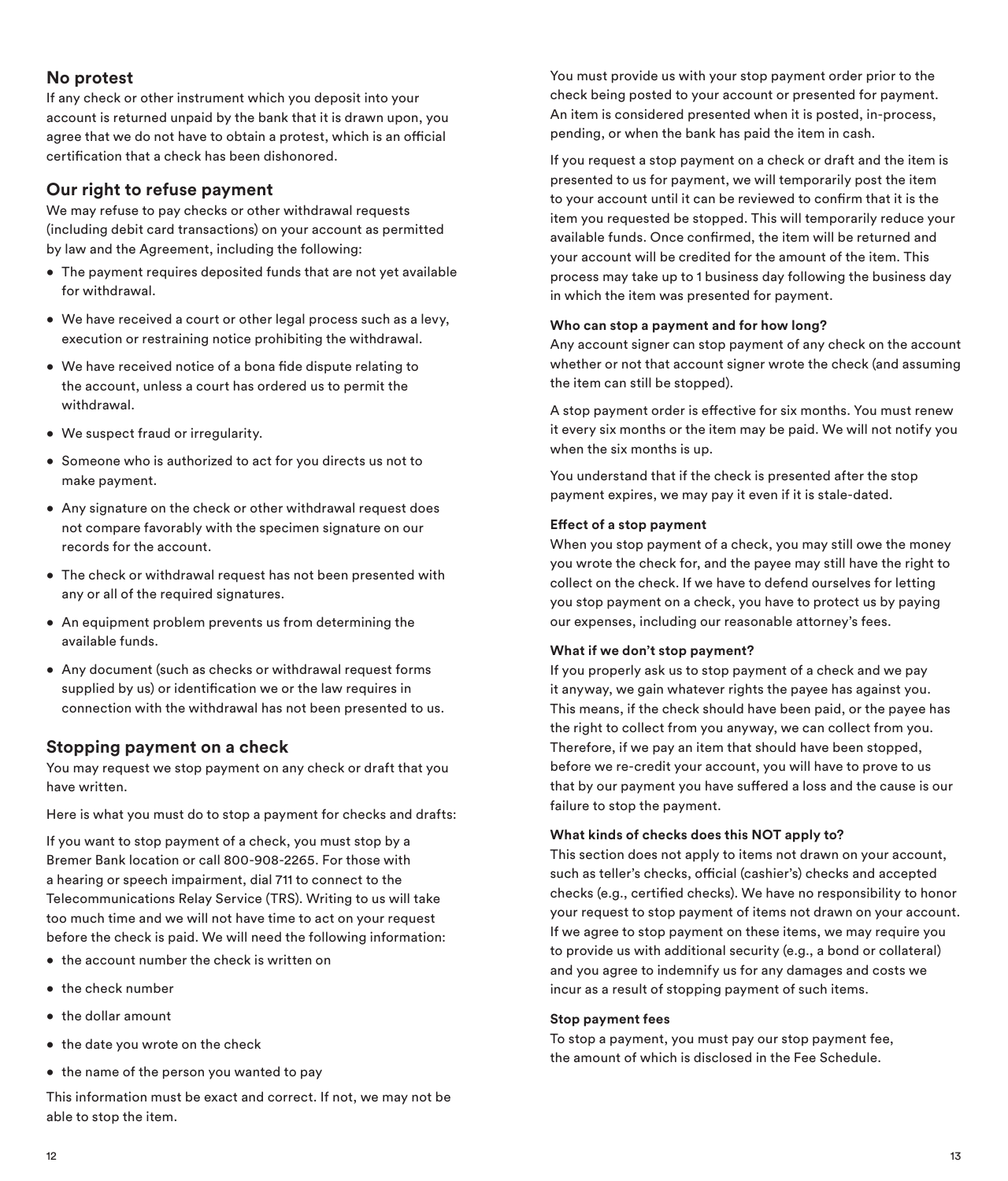### **Minimum balances, service charges and fees**

Your accounts are subject to the minimum balance requirements and to the minimum opening balance requirements set forth in the information that was separately provided to you. The fees in effect at the time the account is opened, and those that may be added or amended from time to time with or without prior notice, will apply to your account. We may deduct charges and fees from your account without further authorization on your part. Our current fee information is available at all our branches.

### **Service charges and fees**

We have the right to charge the account in the amounts and for the services listed in the Fee Schedule and other account information, which was separately provided to you. This includes whenever:

- we are served with legal papers in connection with a judgment, tax lien or other legal order resulting from legal proceedings in which you are involved
- you make a withdrawal against uncollected or insufficient funds
- an item previously credited to the account is returned to us for any reason.

We have the right to increase or decrease the amount of any service charge (unless otherwise prohibited by law) by changing our fee schedule. The current copy of our Fee Schedule is always available at your Bremer Bank location.

 When you use an ATM not owned by us, you may be charged a fee by the ATM operator or any network used (and you may be charged a fee for a balance inquiry even if you do not complete a transaction).

### **Telebank transfers**

Bremer is no longer offering loan payments or advances through Telebank, our Interactive Voice Response System. Customers need to speak to a banker to complete these transactions over the phone.

If you have more than one deposit account with us, you can transfer funds between your accounts by telephone. You will need a pin and your account or social security number, other qualifications may apply. You can transfer funds by calling 800-908-2265. For those with a hearing or speech impairment, dial 711 to connect to the Telecommunications Relay Service (TRS).

### **Electronic and/or voicemail instructions**

We are not required to act upon instructions you give us via facsimile transmission, email or voice message. We will accept a faxed or emailed signature card for opening a new account provided that the funds used for opening the account come from an existing account you already have with us, or are transmitted to us directly from another financial institution where you have an account. However, the original executed signature card must be received by us within five business days.

### **Our right to require notice of withdrawal**

We reserve the right to require you to give us seven (7) days written notice of your intention to make a withdrawal from any savings account as defined by Regulation D. Nevertheless, we may allow you to make withdrawals without such notice, and by so doing we do not give up our right to require such notice for future withdrawals.

Withdrawals from a time account made within six (6) days after account opening, or within six (6) days of the date after an immediately preceding partial withdrawal are subject to a penalty of at least seven (7) days' simple interest on the amount withdrawn. Other withdrawals from a time account prior to maturity or prior to any notice period may be restricted and may be subject to penalty.

#### **Inactive accounts**

Balances or other items that remain in inactive accounts may be sent to the applicable state abandoned property administrator. We may charge you a fee to recover the costs incurred as a result of this payment or delivery to the applicable state abandoned property administrator. Refer to our Fee Schedule.

### **Adjustments and corrections**

You agree that we may make adjustments and/or corrections to your account from time to time resulting in changes to your account balances.

You will be credited with the full amount of each deposit you make.

- If your deposit slip reflects an amount less than the actual amount of your deposit and that amount is equal to or less than \$10.00, a credit will be made to your account without notice. You will be made aware of the adjustment as it will be reflected on your account statement.
- If your deposit slip reflects an amount less than the actual amount of your deposit and that amount is greater than \$10.00, a credit will be made to your account with a notice of adjustment. You will also be made aware of the adjustment as it will be reflected on your account statement.
- If your deposit slip reflects an amount more than the actual amount of your deposit and that amount is greater than \$10.00, a debit will be made to your account with a notice of adjustment sent to you.

#### **Foreign currency**

If you make a deposit in the form of, or payable in a foreign currency, that deposit will be converted (exchanged) into U.S. dollars. That takes time, there may be expenses, and your final credit will be adjusted to reflect the final exchange rate less any fees imposed by the entity that makes the conversion.

### **Deposits by mail**

If you make a deposit by mail, we have to receive it and have time to record it before it becomes effective. (See our *Funds availability policy* section.)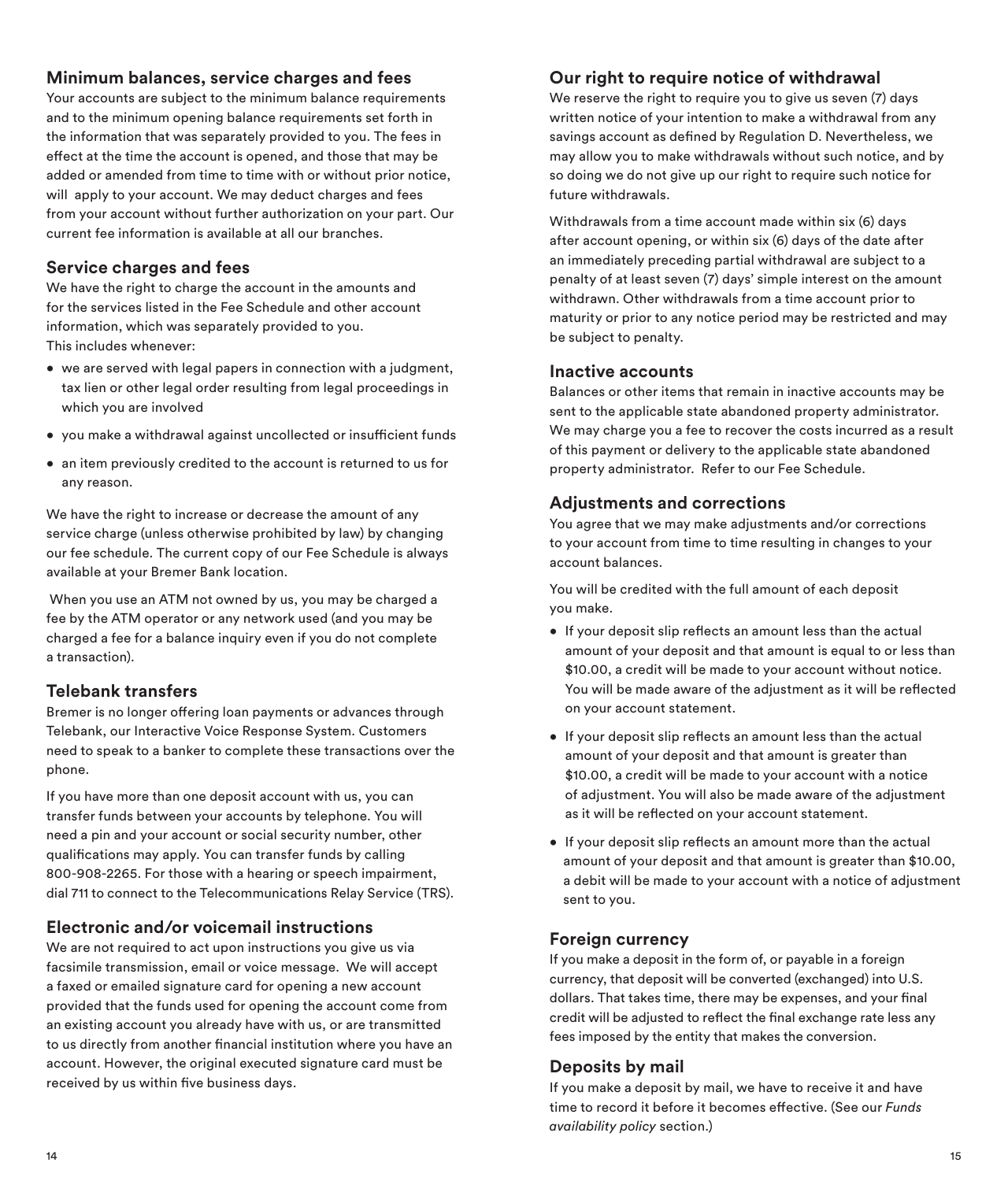### **ADDITIONAL TERMS & CONDITIONS — CHECKING & SAVINGS**

### **Safeguarding your checks**

You will safeguard your blank checks, canceled checks and other documents that contain your account number and take reasonable steps to prevent their unauthorized use including from unauthorized employees of your business. You will not keep blank checks with bank statements and paid checks because this gives unauthorized parties samples of authorized signatures and average balance information. You will not use multiple check ranges within a single account as this decreases the effectiveness of fraud-monitoring tools. You agree to accept responsibility for any failure to safeguard your blank checks and agree to NOTIFY US IMMEDIATELY AT 800-908-2265 if one or more of your checks are lost or stolen. For those with a hearing or speech impairment, dial 711 to connect to the Telecommunications Relay Service (TRS). We may require you to accept a new account number if one or more of your checks are lost or stolen. If we do so, checks you have written which have not yet been paid may be returned.

### **Deposited or cashed checks**

You authorize us to accept for your account all remittances of funds from parties which are payable to you. You agree that we shall not be responsible for any delay in giving your account credit for any deposit you make, for the acts of any agent of yours (or person or persons whom you have authorized to act on your behalf with respect to your accounts) or for any other act that we think is appropriate, provided we have acted in good faith.

If you make a deposit into an account and you fail to endorse the item, we can accept the deposit for you, and you will be liable for the item as if you endorsed it yourself.

Checks deposited into your account must match the account titling and ownership of your account.

We can refuse to accept any item for deposit for any reason or impose conditions on a deposit as we think appropriate. For example, we can take an item for "collection" instead of deposit.

### **Third Party Checks**

Special Endorsement (commonly known as a Third-Party Check) is when a payee wishes to transfer a check to a second person. The original payee will endorse the check and may include the words "pay to the order of" followed by the special endorsee's name. If the second person wishes to negotiate the check, they must endorse it as well. This is known as a second endorsement.

We have restrictions on Third-Party Checks. We will not accept a Third-Party Check for deposit at an ATM or through Mobile Banking. These checks may only be deposited into your account at a branch if all endorsements on the check can be verified. In order to verify all endorsements on the check, all endorsers must be present with proper identification.

### **Processing checks**

We use automated check processing procedures. This means that we do not review every signature, endorsement or date on every check. We choose some checks for review based on certain factors that change from time to time or a statistical sample. You agree that automated processing of your checks is reasonable and that you have responsibility for preventing and reporting forgeries, alterations and other unauthorized uses of your checks or accounts immediately upon discovery.

To protect you from potential fraud, we may, at our option, without assuming a duty to do so, refuse to cash a check or return checks for large amounts which are presented for payment against your account if we are unable to contact you or take other steps to determine with reasonable certainty that you have authorized these checks.

If you choose not to use Positive Pay or other recommended services and offered fraud safeguards, you agree to indemnify and hold us harmless for any losses we incur, including costs, expenses and attorney's fees resulting from checks drawn or purported to be drawn on your account that are forged, counterfeit, altered or fraudulent in any manner.

### **Electronic instructions for paying checks**

If you use any form of a facsimile signature, including rubber stamp, printed signature, electronic or machine-generated signature, and/or facsimile transmission signature, you agree to assume full responsibility for items signed with a facsimile that we pay, if the facsimile resembles the specimen facsimile signature you provided to us. This means that we are not responsible for any misuse of a facsimile signature. You agree to indemnify and hold us harmless from any and all losses, claims, damages, liability, costs and expenses arising directly or indirectly out of the misuse, unlawful or unauthorized use of a facsimile signature by any person.

#### **Checks – legends**

We are not required to honor any legends or memos you put on your checks, even if we are aware of them, unless we have agreed in writing to the restriction. By a "legend" or "memo" we mean a message, such as "not valid for more than \$50," "do not pay more than ten days after date," or "requires two signatures." Specifically, a requirement of two or more signatures will not be honored by us. If you want this monitoring on your account you must sign up for our Positive Pay Service.

#### **Endorsement standards**

Any check you present for deposit or payment to Bremer Bank should be properly endorsed. You agree that you will not endorse checks made out to your business to be payable to the order of anyone else, and agree to accept all losses resulting from such endorsements.

You further agree that you will not cash checks made payable to your business. You may deposit such checks to one of your business accounts and withdraw the cash to the extent permitted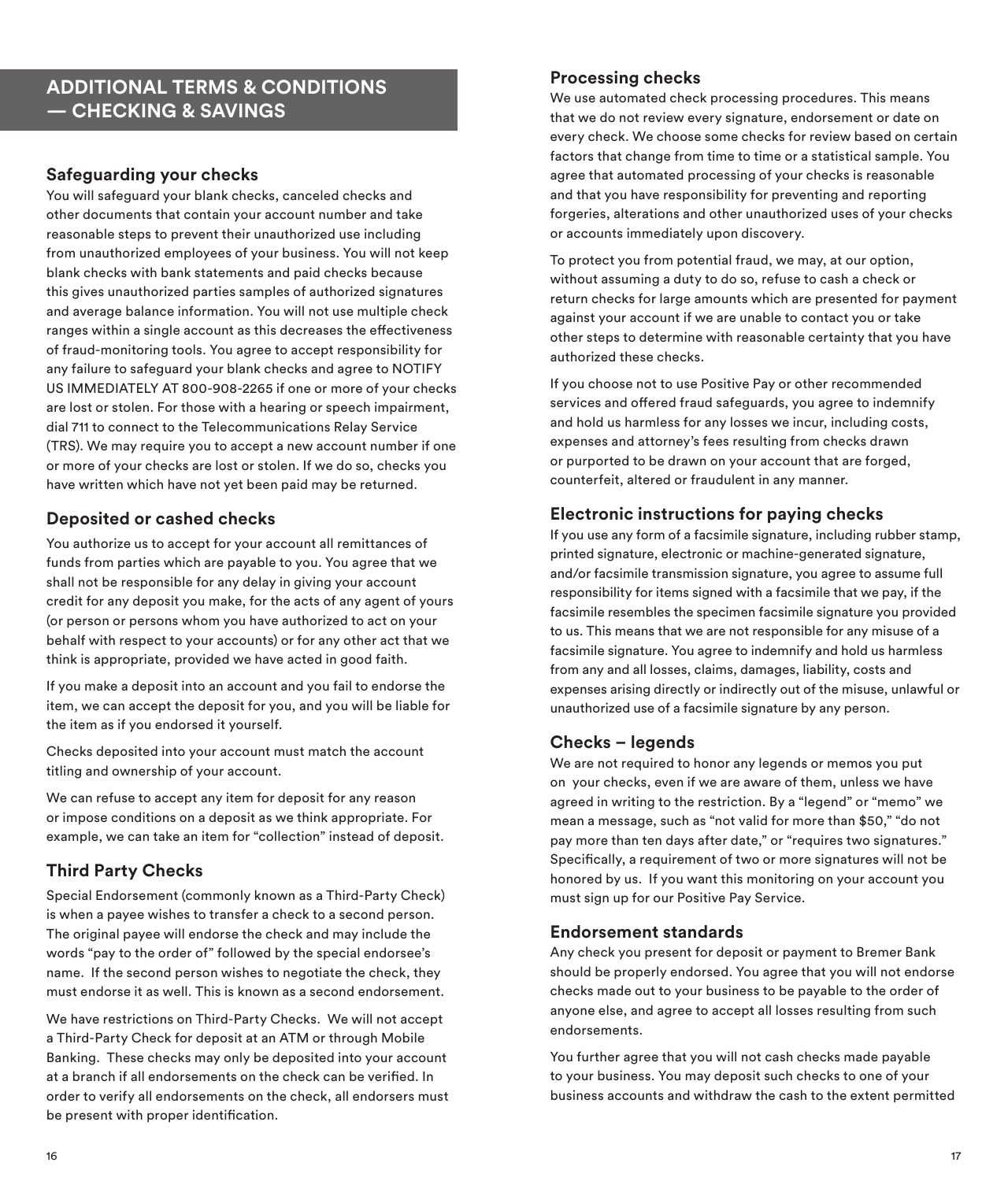by our funds availability policy. By endorsing a check you warrant that you have clear title to the funds deposited in the account.

### **Checks – post-dated and stale**

*Post-dated checks.* We are not responsible to you if we pay a check before its date, even if we have noticed that it is postdated. If we, at our option, refuse to pay a check because it is presented before its date, you will have to pay the fee we charge for insufficient funds, if applicable.

*Stale-dated checks.* A "stale-dated" check is one that is brought to us for payment more than six months after its date. We may pay, or refuse to pay, a check brought to us ("presented") more than six months after its date. If you want to be sure that we do not pay a stale-dated check, you must place a stop payment order on the check. (See our *Stopping payment on a check* section.)

#### **Using unreadable checks**

If you use checks that our equipment is unable to read or process properly, you may be charged a fee for processing those checks. You will be solely responsible for any costs and losses resulting from using such checks, including our refusal to pay such checks.

### **Substitute checks and your rights**

We are required by law to provide this notice which explains the differences between your original check (that may not be returned) and a substitute check, and your rights in the event the substitute check causes a loss that would have been avoided if the original check were still available.

#### **What is a substitute check?**

To make check processing faster, federal law permits banks to replace original checks with "substitute checks." These checks are similar in size to original checks with a slightly reduced image of the front and back of the original check. The front of the substitute check states: "This is a legal copy of your check. You can use it the same way you would use the original check." You may use the substitute check as proof of payment just like the original check. Some or all of the checks that we return to you may be substitute checks. This notice describes the rights you have when you receive substitute checks from us. The rights in this notice do not apply to original checks, photocopies of original checks or to electronic debits to your account. However, you have rights under other laws with respect to those transactions.

#### **What are my rights regarding substitute checks?**

In certain cases, federal law provides a special procedure that allows you to request a refund for losses you suffer if a substitute check is posted to your account (for example, if you think that we withdrew the wrong amount from your account or that we withdrew money from your account more than once for the same check).

The losses you may attempt to recover under this procedure may include the amount that was withdrawn from your account and fees that were charged as a result of the withdrawal (for example, overdraft or insufficient funds fees).

The amount of your refund under this procedure is limited to the amount of your loss or the amount of the substitute check, whichever is less. You are also entitled to interest on the amount of your refund if your account is an interest-bearing account. If your loss exceeds the amount of the substitute check, you may be able to recover additional amounts under other law.

If you use this procedure, you may receive up to \$2,500 of your refund (plus interest, if your account earns interest) within ten business days after we received your claim and the remainder of your refund (plus interest, if your account earns interest) not later than 45 calendar days after we received your claim.

We may reverse the refund (including any interest on the refund) if we later are able to demonstrate that the substitute check was correctly posted to your account.

#### **How do I make a claim for a refund?**

If you believe that you have suffered a loss relating to a substitute check that you received and that was posted to your account, please call the Bremer Customer Support at 800-908-2265 (for those with a hearing or speech impairment, dial 711 to connect to the Telecommunications Relay Service (TRS)) or write us at Bremer Customer Support, Bremer Service Center, PO Box 1000, Lake Elmo, MN 55042

You must contact us within 40 calendar days of the date that we mailed (or otherwise delivered by a means to which you agreed) the substitute check in question or the account statement showing that the substitute check was posted to your account, whichever is later. We will extend this time period if you were not able to make a timely claim because of extraordinary circumstances.

Your claim must include:

- 1. a description of why you have suffered a loss (for example, you think the amount withdrawn was incorrect)
- 2. an estimate of the amount of your loss
- 3. an explanation of why the substitute check you received is insufficient to confirm that you suffered a loss
- 4. a copy of the substitute check or identifying information such as the check number and the name of the person to whom you wrote the check.

### **Document images**

We make use of image technology to archive all check documents online. We do not keep the original paper documents (like checks) associated with your account. We retain scanned images of most of the documents that we receive and destroy the paper originals.

Electronic imaging is one type of media that is used, but as technology changes, there are and will be other copying techniques.

You agree that such copies will be sufficient for all purposes. See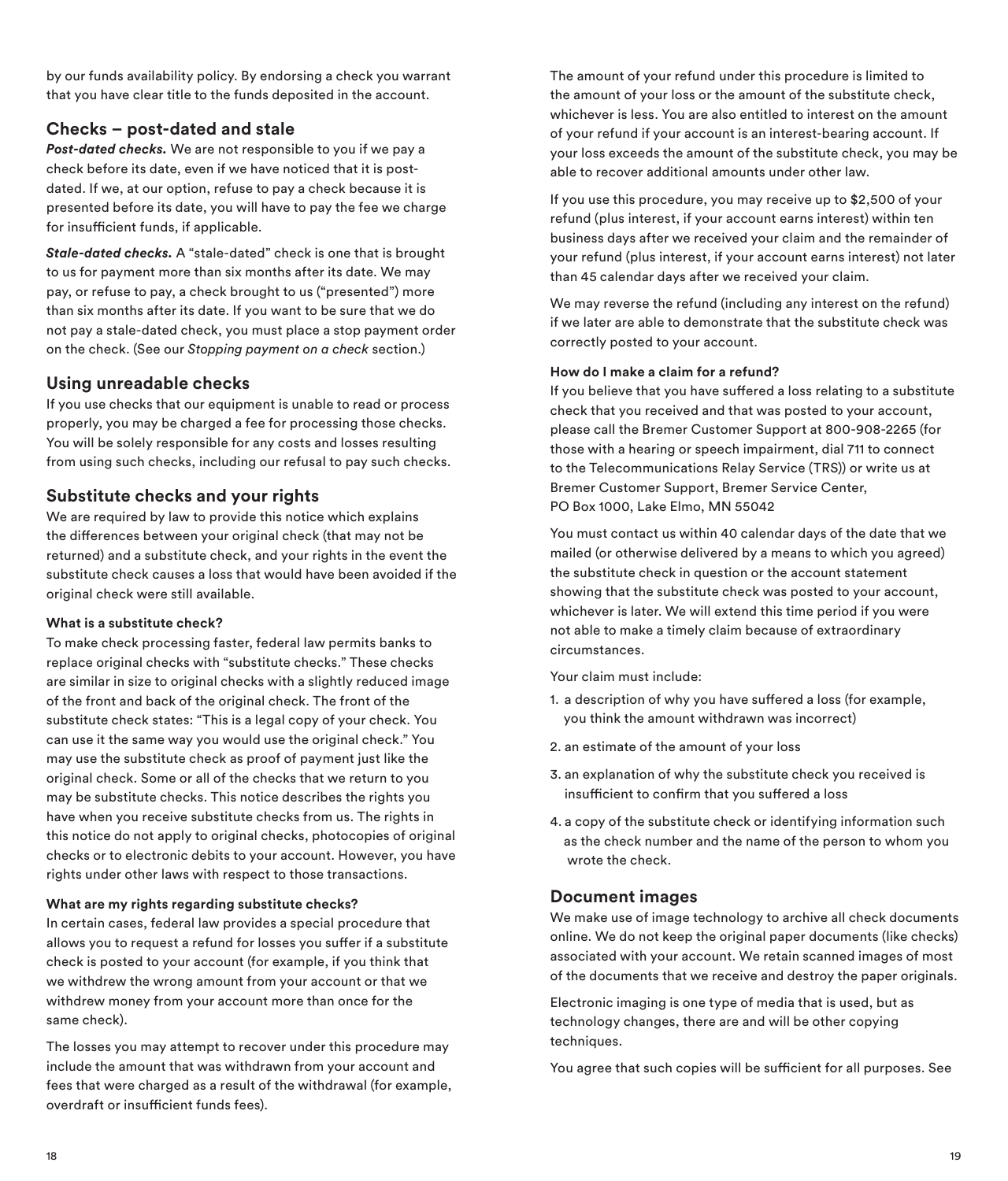the section titled *Substitute checks and your rights.* To facilitate check imaging and electronic check collection, it is important that you take care with the transactions you create on paper. When completing a check, you must:

- conform to our check standards if you are electronically printing checks
- use only the space provided for your part of a transaction (See the section Endorsement standards.)

You agree to reimburse us for any losses and costs we incur as a result of a poor check image caused by a deficiency in the written check, whether due to your failure to follow these guidelines or otherwise.

### **Return of canceled checks**

We currently offer a standard statement or a statement with check images:

- 1. standard statement your statement will show the check number, the amount and the date it is paid; or
- 2. statement with images your statement will include a reduced image of the front of the check in addition to the number, amount and date the check is paid as part of the statement (See the *Substitute checks and your rights* section; the images sent with your statement are not substitute checks themselves, but some may be images of substitute checks.)

Our fee structures vary depending on your option and are disclosed in the Fee Schedule which was separately provided to you.

Whether you take option 1 or 2, if you have a need for a specific paper check, we can provide a copy to you upon your request.

### **Encoding**

If we accept from you checks or other instruments for deposit into your account which you or your agent have MICR encoded, including the use of devices designed to capture and transmit check images to the bank, regardless of the manner in which the technology reads, captures and edits the information contained on the MICR line of each check, we may rely upon the accuracy and completeness of such encoding in processing the items for collection or payment.

You shall be solely responsible for any encoding errors or defects including, without limitation, amount errors and shall indemnify and hold us harmless from and against any and all claims, demands, damages, liabilities, losses and expenses (including attorney's fees) resulting, directly or indirectly, from such encoding.

### **Checks sent for collection**

We may refuse to accept a check which you wish to deposit either at the time of deposit or before we send it for payment. For example, we normally do not accept checks for deposit that have

been previously dishonored, contain certain types of restrictive endorsements, are irregular in any respect or are drawn in a foreign currency. We may also refuse to accept for deposit a check that we believe has been previously presented by remote deposit. At our option, we may return such a check to you without presenting it to the financial institution on which it is drawn or we may send the check "for collection." This means we do not use normal check clearing procedures. We specially package the check and send it to the financial institution on which it is drawn. If we receive payment for the check, we will credit your account with the amount received on the date we receive payment. When you have us send a check or other item on a collection basis to another bank, that bank usually deducts its collection fee from the proceeds of the collection.

However, some banks require their collection fee to accompany the collection request. If their fee is not included with the collection request, they will return the collection and take no action. Unless you make other arrangements with us, we will charge your account for this bank fee. Our fee and any bank fee apply even if the collection is returned unpaid. When a check you wrote is sent to us for collection, we may charge the presenting bank a fee. If we pay the collection, we may pay the presenting bank the amount of the check, less the amount of our fee. The fee we charge the presenting bank is in addition to other fees we charge for handling collections.

### **Payment of checks**

You must fill in an amount (in words and numbers) correctly and clearly, and sign your name on checks you write. You should fill in the date and name a payee on your checks. If you don't name a payee, anyone can cash the check. If you fail to follow these rules, we may refuse to honor your checks.

We will charge your account for a check on the day the check is presented to us for payment by any legal means, including electronic, or earlier if we receive notice that a check drawn on your account will be presented for payment. This will affect your available balance, determined as of the time we receive the check or notice, and our determination of whether you have sufficient funds in your account to pay the check.

When a check you write is presented to us by another bank for payment, we will generally accept the endorsements on the check, because if an endorsement is missing or forged, we have rights against the other bank that protect us.

We may require anyone who presents a check for payment in person (other than an account holder presenting a check on his or her own account) to:

- pay a fee to cash the check if we require it
- give a finger or thumbprint, and identification, as a condition of cashing a check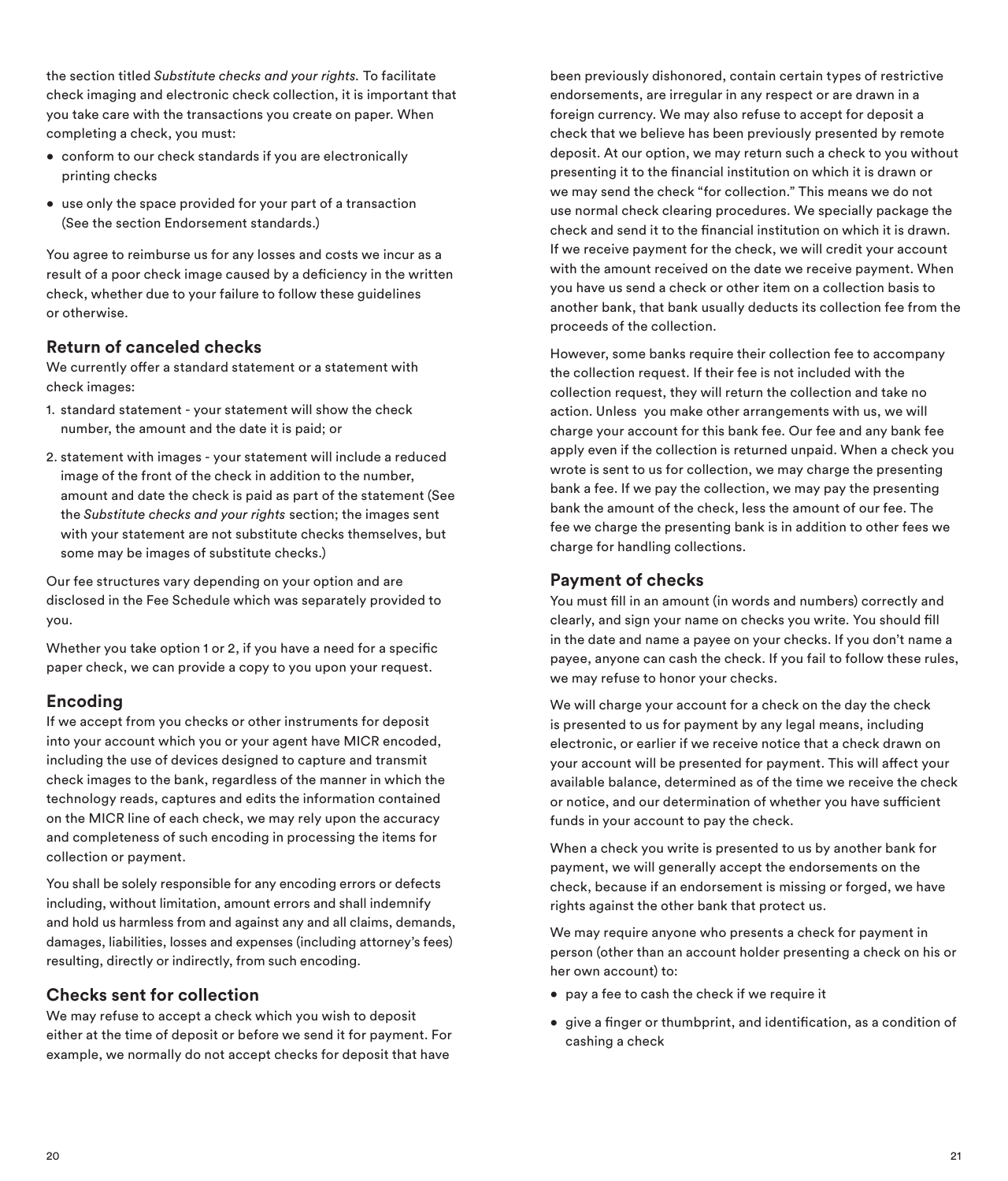If the presenter of the check refuses to comply with these requirements, or complies but later asserts that these requirements infringed on their legal rights, you understand and agree that imposing these requirements will not be considered a "wrongful dishonor" of your checks.

We may refuse to pay checks or other withdrawal requests (including debit card transactions) on your account as permitted by law and this Agreement, including the following:

- The payment requires deposited funds that are not yet available for withdrawal.
- We have received a court order or other legal process such as a levy, execution or restraining notice prohibiting the withdrawal.
- We have received notice of a bona fide dispute relating to the account, unless a court has ordered us to permit the withdrawal.
- We suspect fraud or irregularity.
- Someone who is authorized to act for you directs us not to make payment.
- Any signature on the check or other withdrawal request does not compare favorably with the specimen signature on our records for the account.
- The check or withdrawal request has not been presented with any or all of the required signatures.
- An equipment problem prevents us from determining the available funds.
- Any document (such as checks or withdrawal request forms supplied by us) or identification we or the law requires in connection with the withdrawal has not been presented to us.

### **E-BANKING, INCLUDING TRANSFERS, ACH & DEBIT CARDS**

### **Safeguarding your financial information**

You will safeguard your account numbers, user names, passwords, codes, tokens and other security devices, bank statements and images of cancelled checks and use reasonable care to prevent their unauthorized use, including from unauthorized employees of your business.

You agree to accept responsibility for any failure to safeguard these items, and agree to NOTIFY US IMMEDIATELY AT 800-908-2265 (for those with a hearing or speech impairment, dial 711 to connect to the Telecommunications Relay Service (TRS)) if any of these items have been stolen or subject to unauthorized use. We reserve the right to require you to accept a new account number if we believe security has been compromised. If we do so, checks you have written which have not yet been paid may be returned. You are responsible for issuing replacement checks. You also agree not to make information about your internal business practices available to anyone other than authorized individuals.

The practice of accepting payments from your clients/customers exposes your business to the risks associated with obtaining, processing and safeguarding considerable non-public financial information. This information must be used only for the purpose intended and you must develop policies and procedures that ensure that it is safeguarded for the entire period that it is in your possession. These policies and procedures should provide for the authority of access to, the method and manner of secure communication of, and the secure and complete destruction of this non-public financial information when it is no longer required by your company.

#### **Debit card transaction fraud prevention**

Bremer Bank utilizes several methods of monitoring and detecting fraudulent debit card account activity. If fraudulent activity is suspected on your account, we will attempt to contact you via an automated phone service between 8 a.m. and 9 p.m. CT and text message or email 24 hours a day seven (7) days a week. If fraudulent activity is confirmed, you will be given a unique case number for each fraud alert. This case number should be referenced when calling the bank about this activity. You may also be asked for the last four digits of your Social Security number at this time. This fraud prevention system will leave messages at the contact numbers for your account.

To protect your account from fraudulent use, we will close your debit card if it is inactive for an extended period of time.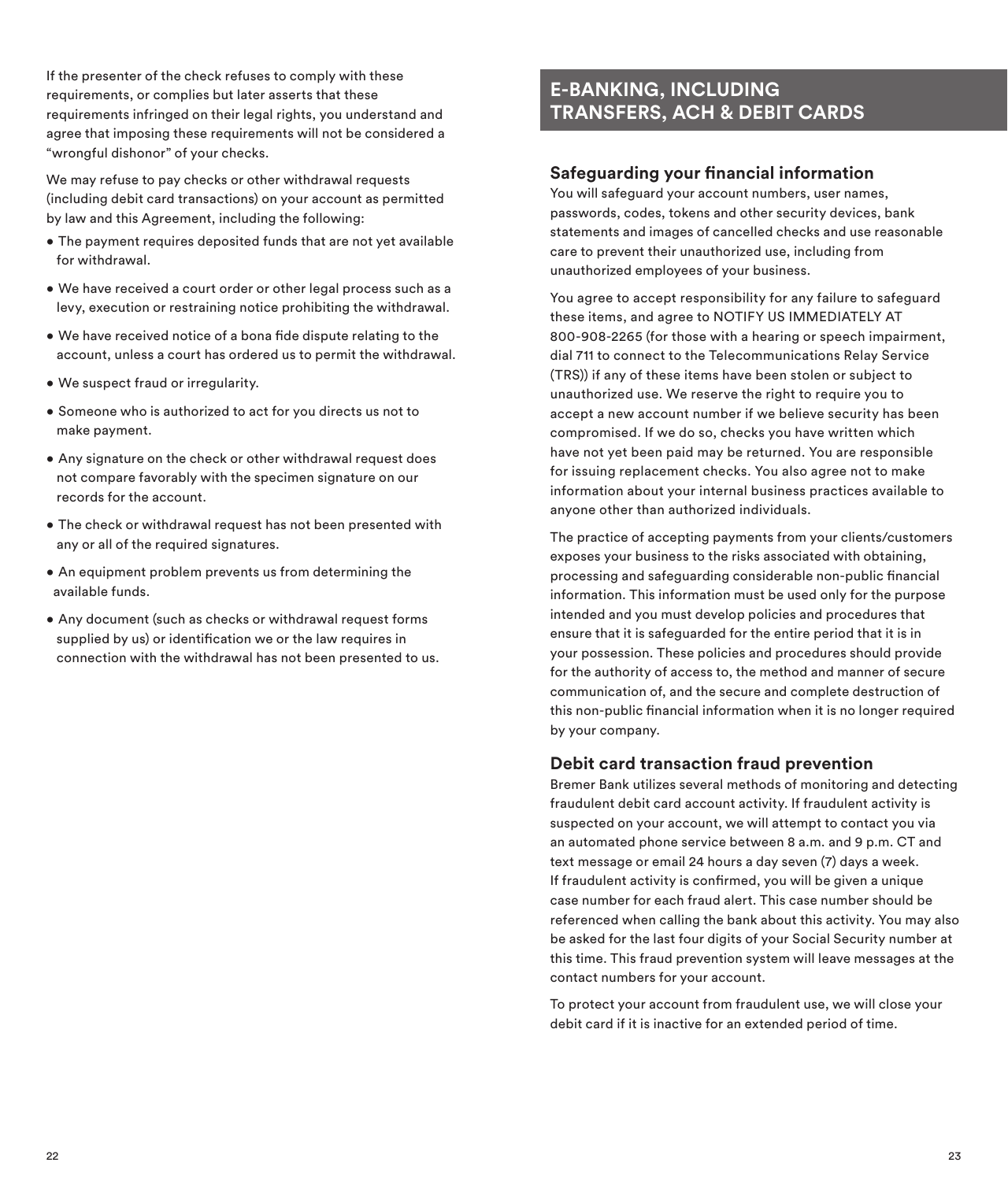### **Online Banking**

Protecting our clients when they log in for online account access is a top priority at Bremer.

To use our online banking services, you must enter into our *Business Online Banking Terms and Conditions.* Your rights and obligations regarding online banking are more fully explained in that Agreement. You may access your account(s) through the Internet by using multifactor authentication as discussed in the *Business Online Banking Terms and Conditions.*

### **Electronic credits**

In case you receive a credit entry subject to Uniform Commercial Code Article 4A, please be advised that:

- the entry may be transmitted through the Automated Clearing House (ACH)
- the rights and obligations of you concerning the entry shall be governed by and construed in accordance with the laws of the state of Minnesota, North Dakota, or Wisconsin, where your Bremer Bank is located
- credit given by us to you for the entry is provisional until we have received final settlement through a Federal Reserve Bank or otherwise have received payment as provided for in Section 4A-403(a) of UCC Article 4A
- if we do not receive such payment for the entry, we are entitled to a refund from you in the amount of the credit to your account, and the Originator will not be considered to have paid the amount of the credit entry to you
- these rules do not require us to provide you with notice that we have received the entry unless we have agreed to do so.

### **Dollar limits on card transactions**

#### **ATM transactions per day**

Generally, our standard limits allow you to withdraw up to a total of \$525 per day when you use your Bremer Debit Card. Other products may have different limits.

#### **Point of Sale transactions**

Generally, our standard limits allow you to buy up to a total of \$1,500 worth of goods or services each day when you use your Bremer Debit Card. Other products may have different limits.

#### **Currency conversion**

When you use your Debit Card at a merchant who settles in foreign currency, the charge will be converted into the U.S. dollar amount. The currency conversion rate used is either a wholesale market rate or the government-mandated rate in effect the day before the processing date, increased by 1%. The conversion rate in effect on the processing date may differ from the rate in effect on the transaction date or posting date.

### **OTHER TERMS & CONDITIONS**

### **Privacy statement**

The most recent version of our privacy statement is available to you at your local Bremer Bank, on **bremer.com**, or by calling us at 800-908-2265. For those with a hearing or speech impairment, dial 711 to connect to the Telecommunications Relay Service (TRS).

### **Bank's right to indemnification**

If we believe, in our sole discretion, that any instruction from you might expose us to claims, suits, losses, expenses, liabilities or damages, whether directly or indirectly, we may require indemnification from you, satisfactory to us, before following such instructions.

### **Bank's waiver**

Nothing we do or delay in doing will amount to a waiver of any of our rights under this Agreement unless we so stated in writing with an authorized signature. We may waive any of our rights under this Agreement in any specific instance, but any such waiver shall apply to such instance only. Our failure to demand our rights on any one occasion will not result in a waiver of any of our rights on any other occasion.

### **Governing Law and Jurisdiction**

Except to the extent any particular term or provision of this Agreement is otherwise preempted by federal law or expressly controlled by the law of another state, the parties agree this Agreement shall be governed by and construed in accordance with the law of the state of Minnesota. Customer consents to the jurisdiction of the courts of the State of Minnesota, waives any argument that such a venue is inconvenient, and agrees to bring any litigation commenced by it in connection with this Agreement in the District Court of Ramsey County or the United States District Court for the District of Minnesota.

#### **Telephone recording**

At our sole discretion, we may, but are not required to, make and retain recordings of any telephone conversations between you and us.

#### **Legal process**

If your account becomes involved in legal proceedings, your use of it may be restricted. We must comply with any notice of attachment, execution, garnishment, tax levy, injunction, restraining order, subpoena, warrant or other legal process we, in good faith, believe to be valid and applies to your account. We may charge you for handling such legal process, even if the legal process is later released. We may charge you our normal rates for research and copies if we are not able to charge the party serving the legal process. Funds we do not make available to you in response to legal process may not earn interest.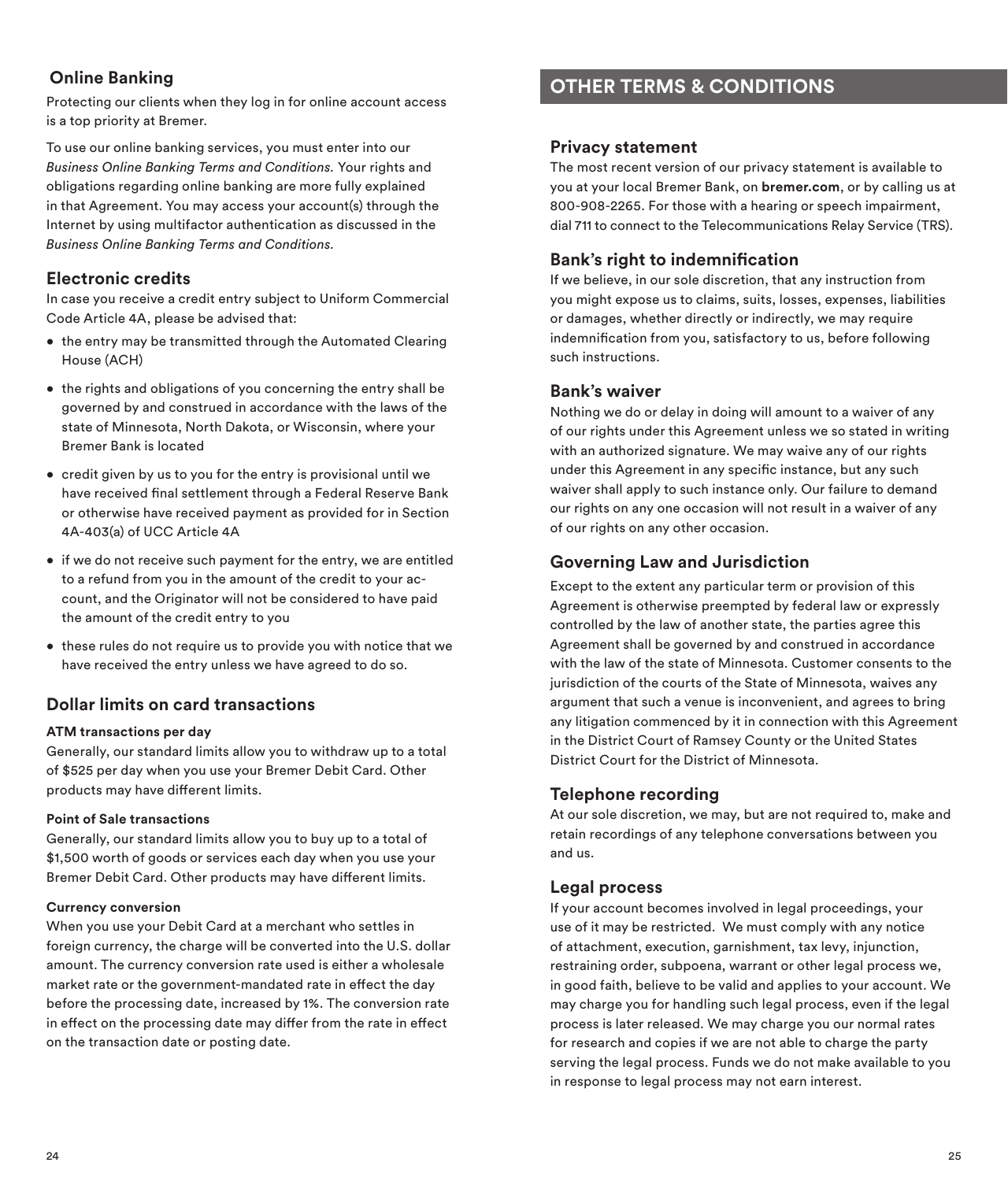### **Blocked or restricted accounts**

You agree that if your account is restricted or blocked by legal process or contract, court order or government action, we may remove the funds being restricted from your account and place those funds in a control account for your benefit until your account or those funds are no longer restricted or blocked. While those funds are in the control account you agree that the funds may not earn any interest and your account may also be subject to additional fees which we may charge to your account. You also agree to be bound by all terms in the Account Agreement governing the control account.

### **Set-off**

If you owe us money and it is due, we can use the money from any Bremer account you have an ownership interest in, whether or not the ownership is identical to pay the debt. We can exercise this right of set-off at any time and for any reason allowed by law. For example, we can exercise this right in the event of a default under the terms of any debt that you owe us.

#### **Liens**

You also give us a continuing lien on any account of yours that is in our possession, including but not limited to bank deposits. This lien shall be in the amount of any and all liabilities and obligations you may owe to us whether such liabilities and obligations exist now or are incurred in the future.

### **Severability**

If a court decides that any term in this Agreement is void or invalid, the rest of the Agreement will remain in full force and effective.

### **Disputes of conflicting demand**

If there is a dispute over any person's authority to give us instructions concerning the account, we may require the signatures of all authorized signers on any checks and other instructions.

We may also refuse to permit withdrawals from the account until we receive evidence satisfactory to us that the dispute over any person's authority to give us instructions has been resolved. If we do so, we may return checks presented for payment. However, we may, without liability to us, continue to honor checks and other instructions given to us by the individuals who appear as authorized signers according to our records. You agree that we will incur no liability to you for any delay or refusal to honor checks or other orders arising out of a dispute over ownership or control of your account.

### **Attorney's fees, losses and expenses**

To the extent permitted by applicable law, you agree to pay all losses, costs and expenses (including, without limitation, attorney's fees) incurred by us relating to your account as a result of:

- your failure to comply with this Agreement or any other agreements relating to your account(s)
- a dispute among the account owners, beneficiaries, heirs or others claiming an interest to all or part of this account
- any legal proceedings involving your account, including any third-party claim, notice or legal action whether or not such claim is legally enforceable
- any governmental or administrative investigation
- any action taken by us to resolve or comply with such dispute, claim or investigation or to protect our interest.

### **Advisory against illegal use of Debit Card**

You agree not to use your Bremer Bank Debit Card for illegal gambling or other illegal purposes. Display of a payment card logo by, for example, an online merchant, does not necessarily mean that transactions are lawful in all jurisdictions in which the cardholder may be located.

### **Mastercard Zero Liability protection (card transactions only)**

Your *card* comes with Zero Liability protection for unauthorized transactions that you report promptly. With Zero Liability protection, if your *card* or *card number* is ever lost or stolen and used without your permission, you must tell us immediately. If you do, you will not be responsible for unauthorized transactions made using your *card* or *card number.*

Under your Mastercard Agreement, if you notify us about the unauthorized transaction **within 60 days** of when the first account statement showing the unauthorized transaction was delivered, you will be protected for your losses on the account.

If you notify us about the unauthorized transaction **after 60 days,**  we may not reimburse you for unauthorized transactions. You may be required to provide documentation to support your claim, including an affidavit of unauthorized use and a police report. In addition, we will consider whether any negligence on the part of the cardholders has contributed to the transaction in question.

Under your Mastercard Agreement, the following are not considered to be unauthorized transactions under Zero Liability protection, which means you are liable for any transaction:

- by a cardholder or person authorized by a cardholder, or other person with an interest in or authority to transact business on the account;
- by a person you have authorized to use your card, even if that person has exceeded the authority you gave;
- requested or made with fraudulent intent by you or any person acting in concert with you;
- made by us; or
- a merchant has processed in error, or you are unhappy with goods or services you purchased. In these cases, first contact the merchant to resolve the situation.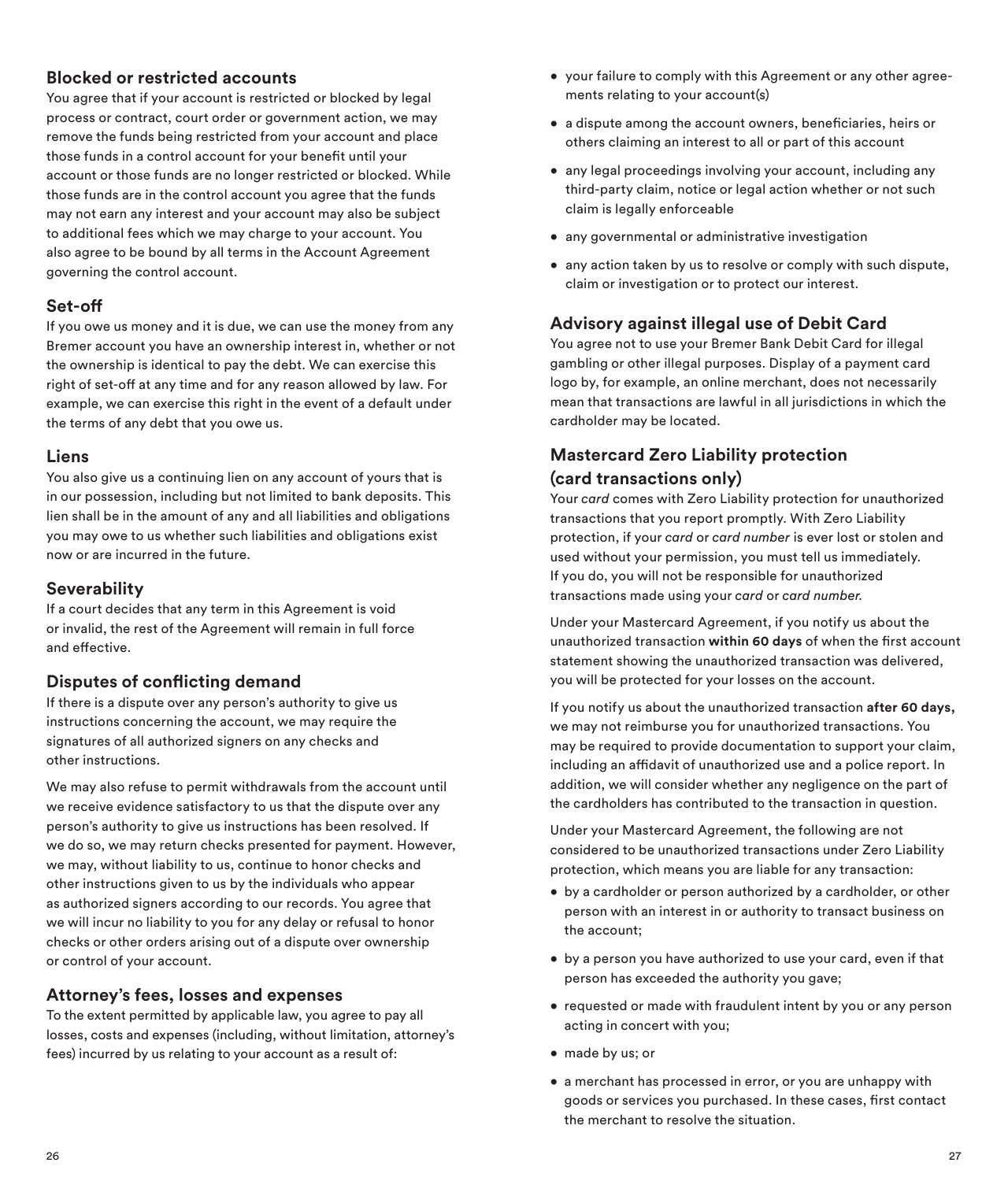If you suspect that your *card* has been lost or stolen, or that an unauthorized transaction has been made with the *card* or the *card number* issued to you, notify us as soon as possible by calling 800-908-2265 or the number listed on your account statement. For those with a hearing or speech impairment, dial 711 to connect to the Telecommunications Relay Service (TRS). The sooner you notify us, the sooner we can protect the linked accounts. A delay in reporting the unauthorized transaction may affect your Zero Liability protection, as defined above.

### **Additional limitations on liability**

If you do NOT notify us within 60 days after you receive the statement showing the unauthorized transfer, and we prove that we could have stopped someone from using your *card*, code and/or other access means if you had told us within two (2) business days of when you discover the loss of your *card*, code and/or other access means, you will be liable for all unauthorized transfers that appear on the statement. In addition, you may not get back any money you lost after the 60 days if we can prove that we could have stopped someone from taking the money if you had told us in time.

### **Contact in event of unauthorized transfer**

If you believe your card, code and/or other access means has been lost or stolen or that someone has transferred or may transfer money from you account without your permission, call our 24-hour Customer Support at 800-908-2265 (for those with a hearing or speech impairment, dial 711 to connect to the Telecommunications Relay Service (TRS)) or write us at Bremer Phone Bank, Bremer Service Center, PO Box 1000, Lake Elmo, MN 55042.

You should also call the number or write to the address listed above if you believe a transfer has been made using the information from your check without your permission.

### **Termination of Electronic Banking Privileges**

We can remove any or all of your electronic banking privileges, including but not limited to debit card, online banking, bill pay, mobile banking, or Zelle, for any reason. If we remove any or all of your electronic banking privileges, we will notify you as soon as practicable.

#### **Business days**

For purposes of these disclosures, our business days are Monday through Friday. Federal holidays are not included.

**This Page Intentionally Left Blank**